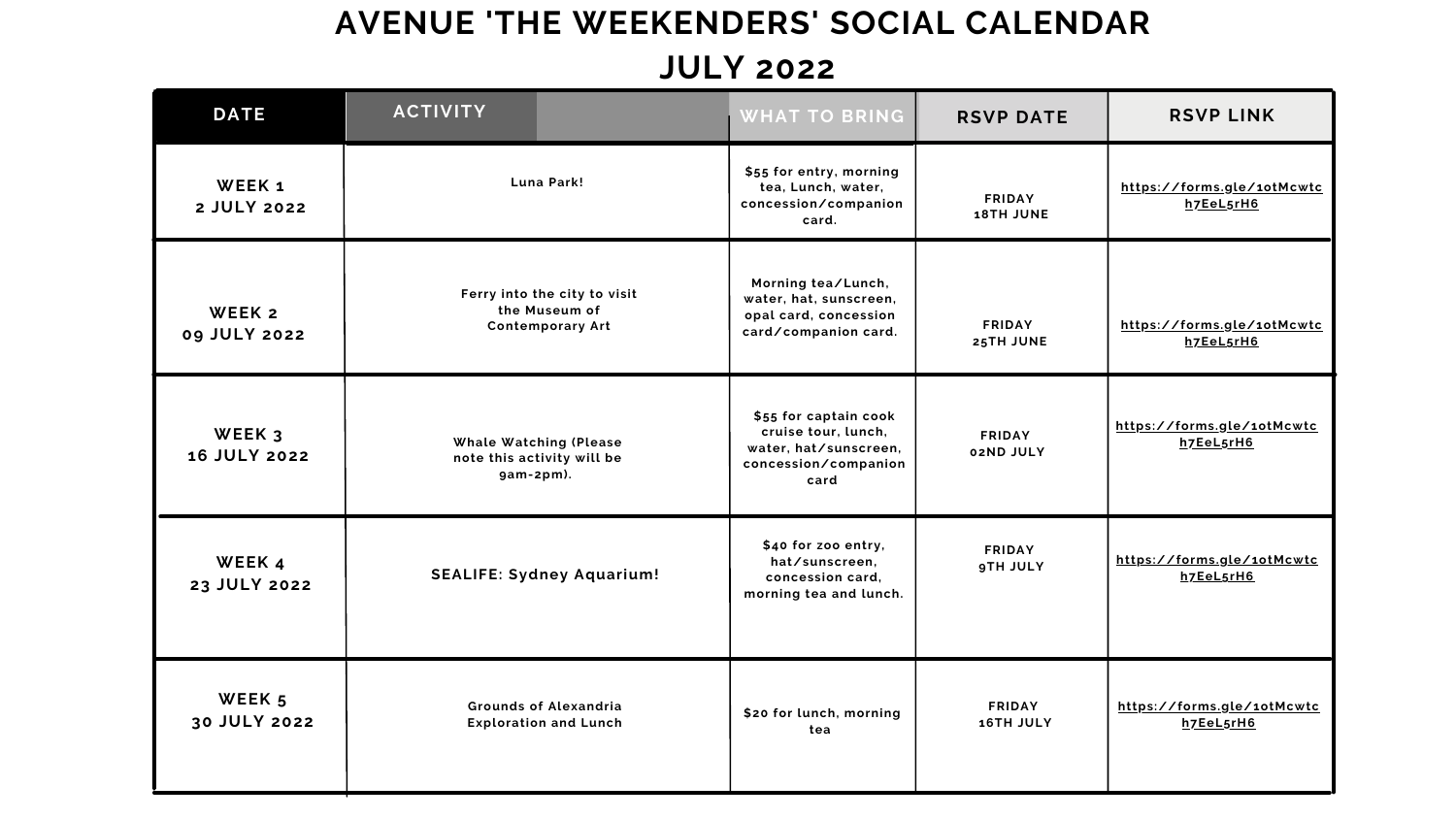## **AVENUE 'THE WEEKENDERS' SOCIAL CALENDAR AUGUST 2022**  $\mathbf{I}^{\mathbf{A}}$

| <b>RSVP DATE</b>   | <b>RSVP LINK</b>           |
|--------------------|----------------------------|
| <b>FRIDAY</b>      | https://forms.gle/10tMcwtc |
| 23RD JULY          | h7EeL5rH6                  |
| <b>FRIDAY</b>      | https://forms.gle/1otMcwtc |
| <b>30TH JULY</b>   | h7EeL5rH6                  |
| <b>FRIDAY</b>      | https://forms.gle/1otMcwtc |
| <b>6TH AUGUST</b>  | h7EeL5rH6                  |
| <b>FRIDAY</b>      | https://forms.gle/1otMcwtc |
| <b>13TH AUGUST</b> | h7EeL5rH6                  |

| <b>DATE</b>                     | <b>ACTIVITY</b>                                  | <b>WHAT TO BRING</b>                                                                              | <b>RSVP DATE</b>                    | <b>RSVP LINK</b>                  |
|---------------------------------|--------------------------------------------------|---------------------------------------------------------------------------------------------------|-------------------------------------|-----------------------------------|
| WEEK 1<br><b>6 AUGUST 2022</b>  | <b>Movies</b>                                    | Morning tea, lunch,<br>water, concession card +<br>companion card, \$20 for<br><b>Movies</b>      | <b>FRIDAY</b><br>23RD JULY          | https://forms.gle/10<br>h7EeL5rH6 |
| WEEK 2<br><b>13 AUGUST 2022</b> | <b>Swimming at Sydney</b><br><b>Olympic Park</b> | \$10 for swimming<br>morning tea, lunch,<br>water, hat/sunscreen,<br>concession/companion<br>card | <b>FRIDAY</b><br><b>30TH JULY</b>   | https://forms.gle/10<br>h7EeL5rH6 |
| WEEK 3<br><b>20 AUGUST 2022</b> | Ice skating at Macquarie<br><b>Park</b>          | \$15 for skating<br>morning tea, lunch,<br>water, concession card<br>+ companion card             | <b>FRIDAY</b><br><b>6TH AUGUST</b>  | https://forms.gle/10<br>h7EeL5rH6 |
| WEEK 4<br><b>27 AUGUST 2022</b> | Pub Lunch at 'The Newport Arms'o                 | \$20-30 for lunch,<br>morning tea, water,<br>hat/sunscreen,<br>concession card.                   | <b>FRIDAY</b><br><b>13TH AUGUST</b> | https://forms.gle/10<br>h7EeL5rH6 |